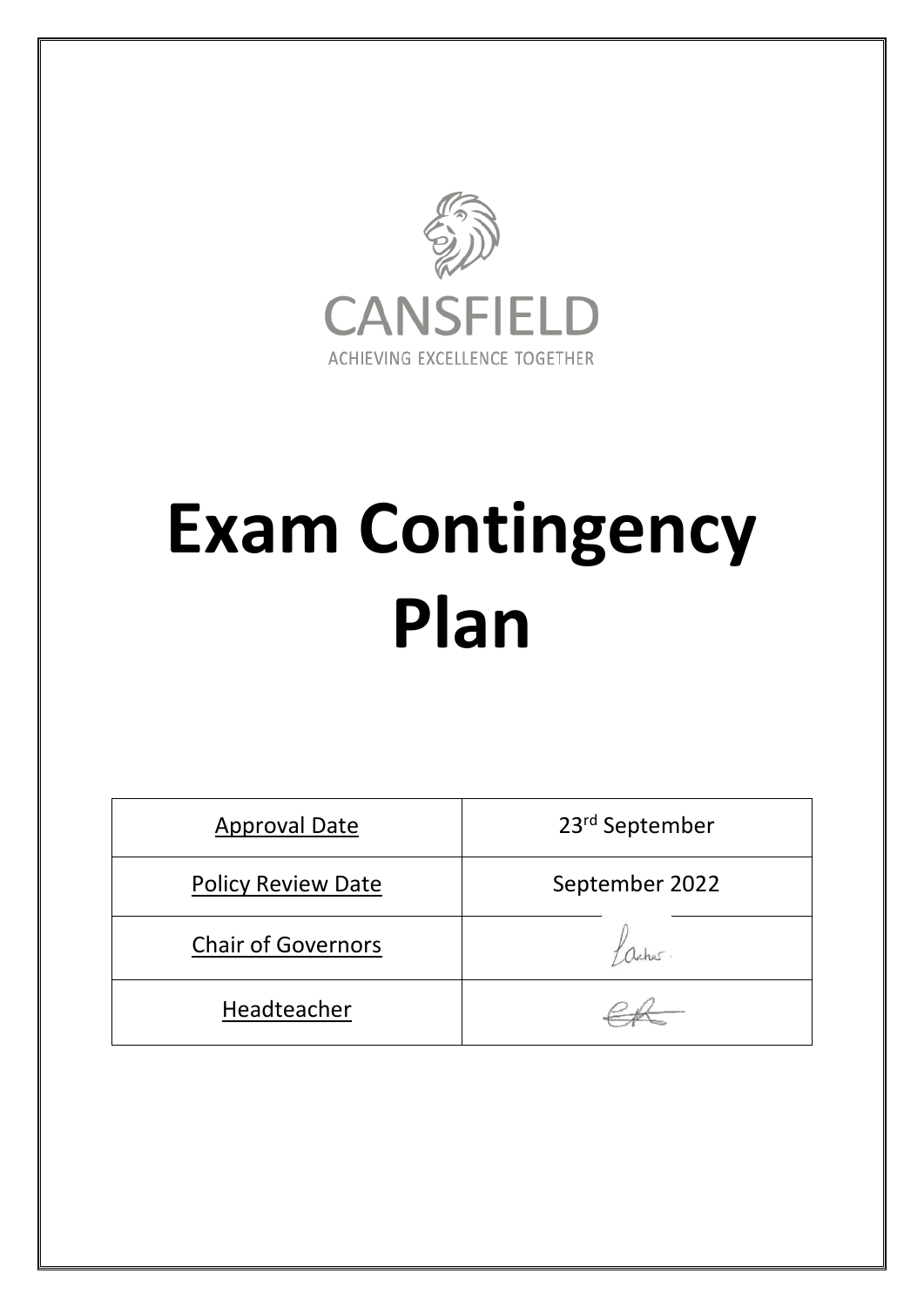# **1. Key Staff Involved in Contingency Planning**

| Role           | Name(s)              |
|----------------|----------------------|
| Head of Centre | Dr G Baker           |
| Exams Manager  | Miss L Archer        |
| SLT member(s)  | <b>Mr C Lomas</b>    |
| SENCo          | <b>Mrs H Cashman</b> |

## **2. Purpose of the Plan**

This plan examines potential risks and issues that could cause disruption to the exams process at Cansfield High School. By outlining actions/procedures to be invoked in case of disruption it is intended to mitigate the impact these disruptions have on our exam process.

Alongside internal processes, this plan is informed by the Ofqual Exam system contingency plan: England, Wales and Northern Ireland which provides guidance in the publication What schools and colleges and other centres should do if exams or other assessments are seriously disrupted and the JCQ Joint Contingency Plan in the event of widespread disruption to the Examination System in England, Wales and Northern Ireland. This plan also confirms Cansfield High School is compliant with the JCQ regulation (section 5.3, General Regulations for Approved Centres 2019-2020) that the centre has in place a written examination contingency plan which covers all aspects of examination administration. This will allow members of the senior leadership team to act immediately in the event of an emergency or staff absence.

# **3. Possible Causes of Disruption to the Exam process**

# **3.1 Exam Officer Extended Absence at Key Points in the Exam Cycle**

## **CRITERIA FOR IMPLEMENTATION OF THE PLAN**

Key tasks required in the management and administration of the exam cycle not undertaken including: **Planning**

- annual data collection exercise not undertaken to collate information on qualifications and awarding body specifications being delivered
- annual exams plan not produced identifying essential key tasks, key dates and deadlines
- sufficient invigilators not recruited

# **Entries**

- awarding bodies not being informed of early/estimated entries which prompts release of early information required by teaching staff
- candidates not being entered with awarding bodies for external exams/assessment
- awarding body entry deadlines missed or late or other penalty fees being incurred

#### **Pre-Exams**

- invigilators not trained or updated on changes to instructions for conducting exams
- exam timetabling, rooming allocation; and invigilation schedules not prepared
- candidates not briefed on exam timetables and awarding body information for candidates
- confidential exam/assessment materials and candidates' work not stored under required secure conditions
- internal assessment marks and samples of candidates' work not submitted to awarding bodies/external moderators

#### **Exam Time**

- exams/assessments not taken under the conditions prescribed by awarding bodies
- required reports/requests not submitted to awarding bodies during exam/assessment periods, for example very late arrival, suspected malpractice, special consideration
- candidates' scripts not dispatched as required for marking to awarding bodies

#### **Results and Post-Results**

- access to examination results affecting the distribution of results to candidates
- the facilitation of the post-results services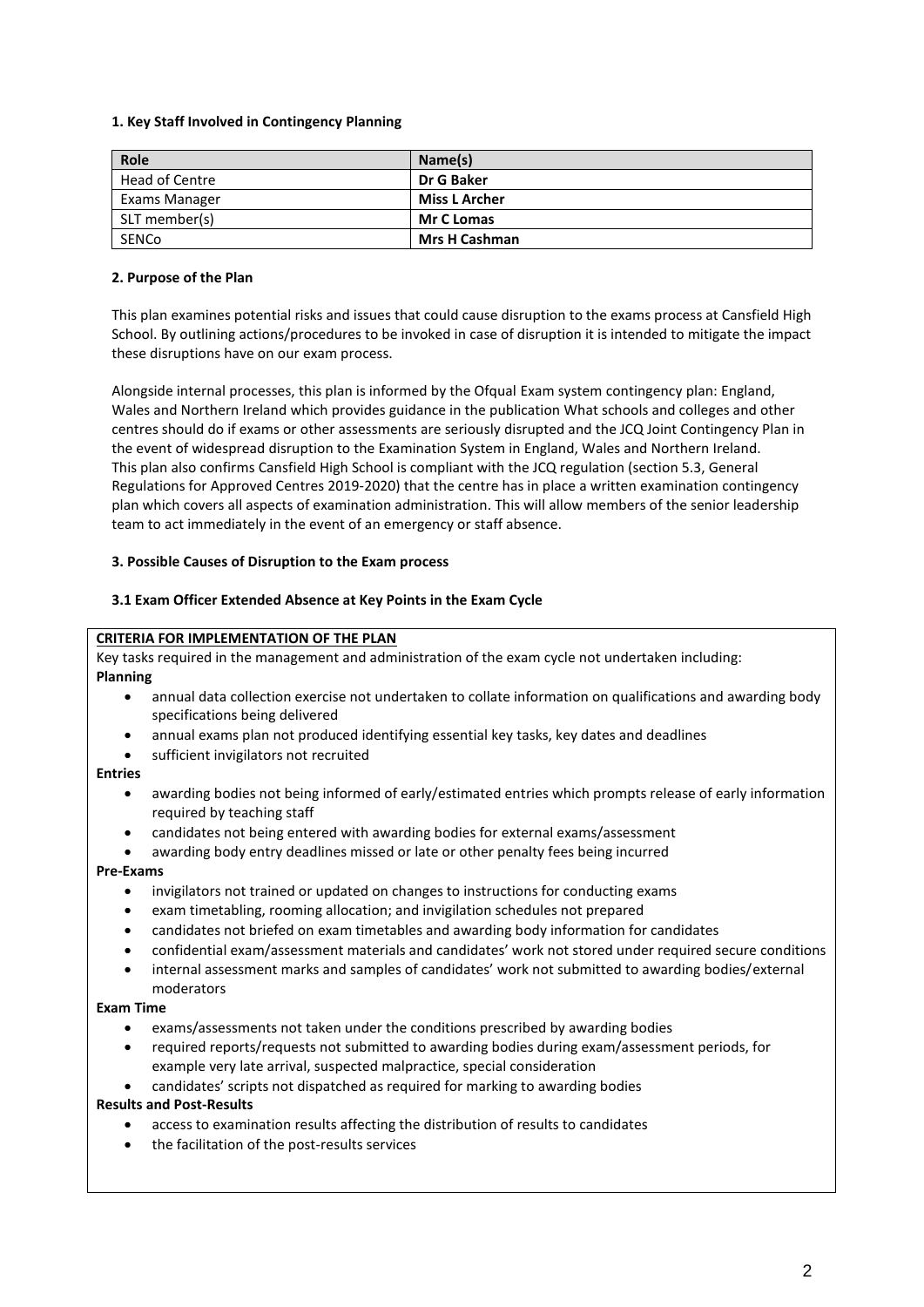# **CENTRE ACTIONS**

 Senior Assistant Headteacher/ Exams Officer Trained Admin Staff will step in with the running of exams. Invigilators informed of the EM absence. Senior Assistant Headteacher together with the Exams Officer Trained Admin Staff will then run external examinations. Both have good knowledge of the procedures to follow during the exam cycle. Help also available from local schools.

# **3.2 SENCo Extended Absence at Key Points in the Exam Cycle**

#### **CRITERIA FOR IMPLEMENTATION OF THE PLAN**

Key tasks required in the management and administration of the access arrangements process within the exam cycle not undertaken including:

#### **Planning**

- candidates not tested/assessed to identify potential access arrangement requirements
- centre fails to recognise its duties towards disabled candidates as defined under the terms of the Equality Act 2010
- evidence of need and evidence to support normal way of working not collated

#### **Pre-exams**

- approval for access arrangements not applied for to the awarding body
- centre-delegated arrangements not put in place
- modified paper requirements not identified in a timely manner to enable ordering to meet external deadline
- staff (facilitators) providing support to access arrangement candidates not allocated and trained

# **Exam time**

access arrangement candidate support not arranged for exam rooms

#### **CENTRE ACTIONS**

 Senior Assistant Headteacher to cover period of absence. EM to work closely with Senior Assistant Headteacher to ensure regular testing of students continues.

#### **3.3 Teaching Staff Extended Absence at Key Points in the Exam Cycle**

#### **CRITERIA FOR IMPLEMENTATION OF THE PLAN**

Key tasks not undertaken including:

- All deadlines are calendared with flags raised 4 weeks prior to the deadlines to ensure key dates are not missed
- Early/estimated entry information not provided to the exams officer on time; resulting in pre-release information not being received
- Final entry information not provided to the exams officer on time; resulting in candidates not being entered for exams/assessments or being entered late/late or other penalty fees being charged by awarding bodies
- Non-examination assessment tasks not set/issued/taken by candidates as scheduled
- Candidates not being informed of centre assessed marks before marks are submitted to the awarding body and therefore not being able to consider appealing internal assessment decisions and requesting a review of the centre's marking
- Internal assessment marks and candidates' work not provided to meet awarding body submission deadlines

#### **CENTRE ACTIONS**

- EM to issue own internal deadlines, which if not met are referred to teaching staff's line manager. Senior Assistant Headteacher will also will take ownership of requests from EM in the event of subject leader's absence.
- Class teachers are required to advise students of their centre assessment marks two weeks prior to the exam board deadline.

#### **3.4 Invigilators – Lack of Appropriately Trained Invigilators or Invigilator Absence**

#### **CRITERIA FOR IMPLEMENTATION OF THE PLAN**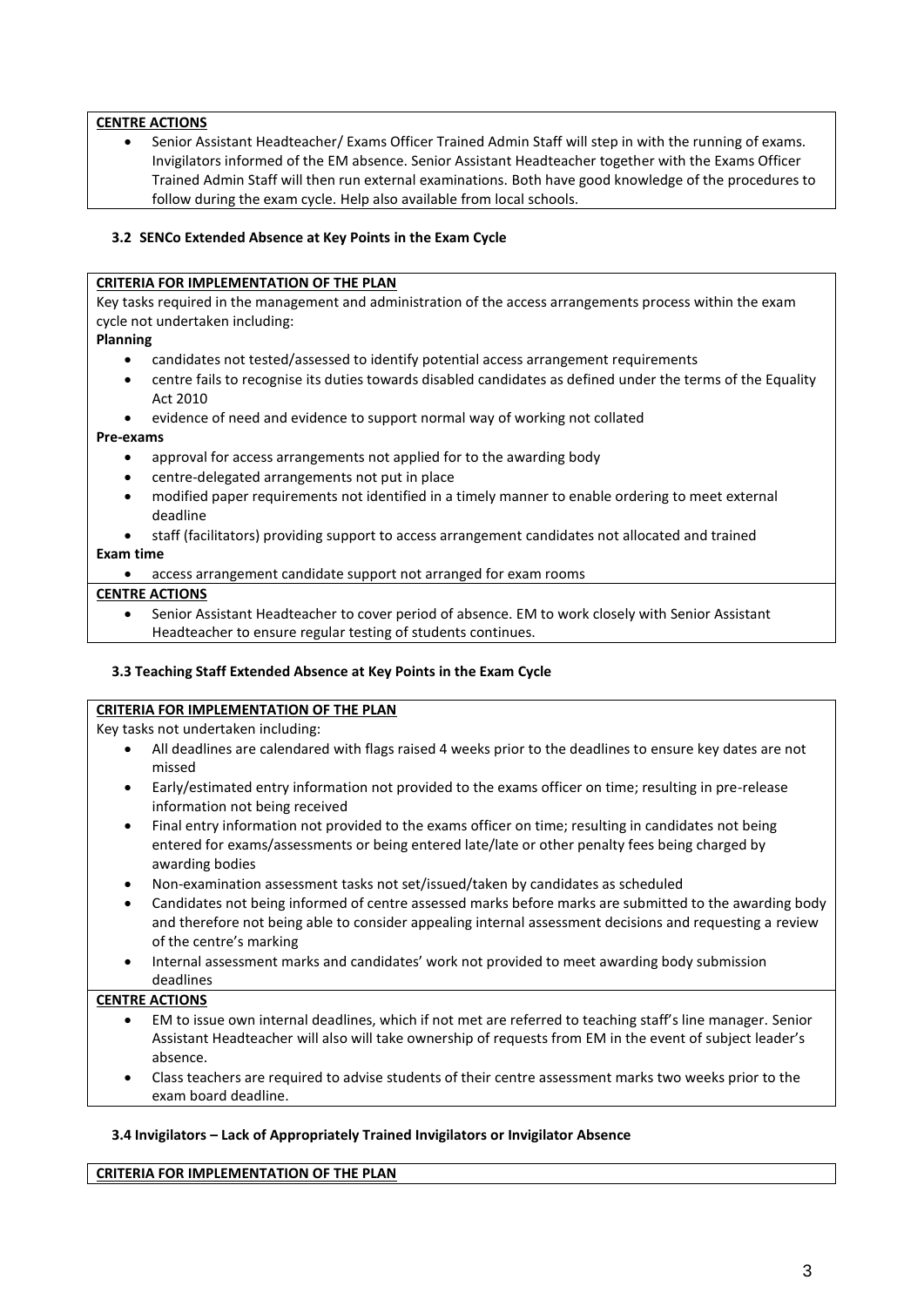- Failure to recruit and train sufficient invigilators to conduct exams
- Invigilator shortage on peak exam days
- Invigilator absence on the day of an exam

# **CENTRE ACTIONS**

 EM to review, in September, numbers and quality of invigilators on an annual basis, recruiting and providing training as necessary.

## **3.5 Exam Rooms – Lack of Appropriate Rooms of Main Venues Available at Short Notice**

#### **CRITERIA FOR IMPLEMENTATION OF THE PLAN**

- Exams officer unable to identify sufficient/appropriate rooms during exams timetable planning
- Insufficient rooms available on peak exam days
- Main exam venues unavailable due to an unexpected incident at exam time

# **CENTRE ACTIONS**

- With our current numbers on role we have enough accommodation, other rooms that can be used when required in an emergency
- Rooms are planned 3 months prior to the examination season
- A designated contingency room is allocated if needed on the day

# **3.6 Failure of IT Systems – including due to potential Cyber Attack**

#### **CRITERIA FOR IMPLEMENTATION OF THE PLAN**

- MIS system failure at final entry deadline
- MIS system failure during exams preparation
- MIS system failure at results release time
- Cyber Attack any point

## **CENTRE ACTIONS**

- All deadlines are calendared with flags raised 4 weeks prior to the deadlines to ensure key dates are not missed
- Entries are never left to deadline day. EM sets internal deadline in advance of the exam board deadline day. EM & SLT are aware of the key results dates in August.
- The EM, in consultation with SLT, will make the entries from another venue direct to the Awarding Bodies. Results may also be accessed directly from the Awarding Bodies. At all times during the system failure the EM will liaise with the Awarding Boarding to minimise the disruption.
- Any cyber-attack will be reported to the NCSC and RPA. The school will contact local law enforcement and Action Fraud. We will also inform the DfE by emailing: sector.securityenquiries@education.gov.uk

#### **3.7 Emergency Evacuation of the Exam Room (or Centre Lock Down)**

## **CRITERIA FOR IMPLEMENTATION OF THE PLAN**

 Whole centre evacuation (or lock down) during exam time due to serious incident resulting in exam candidates being unable to start, proceed with or complete their exams

#### **CENTRE ACTIONS**

Follow the Centre Emergency Evacuation Procedure.

#### **3.8 Disruption of Teaching Time – Centre Closed for an Extended Period**

# **CRITERIA FOR IMPLEMENTATION OF THE PLAN**

 Centre closed or candidates are unable to attend for an extended period during normal teaching or study supported time, interrupting the provision of normal teaching and learning

# **CENTRE ACTIONS**

 Where there is disruption to teaching time and students miss teaching and learning, Cansfield High School would use creative methods (remote learning to take place via google classrooms) to prepare students to the usual high standards for examinations.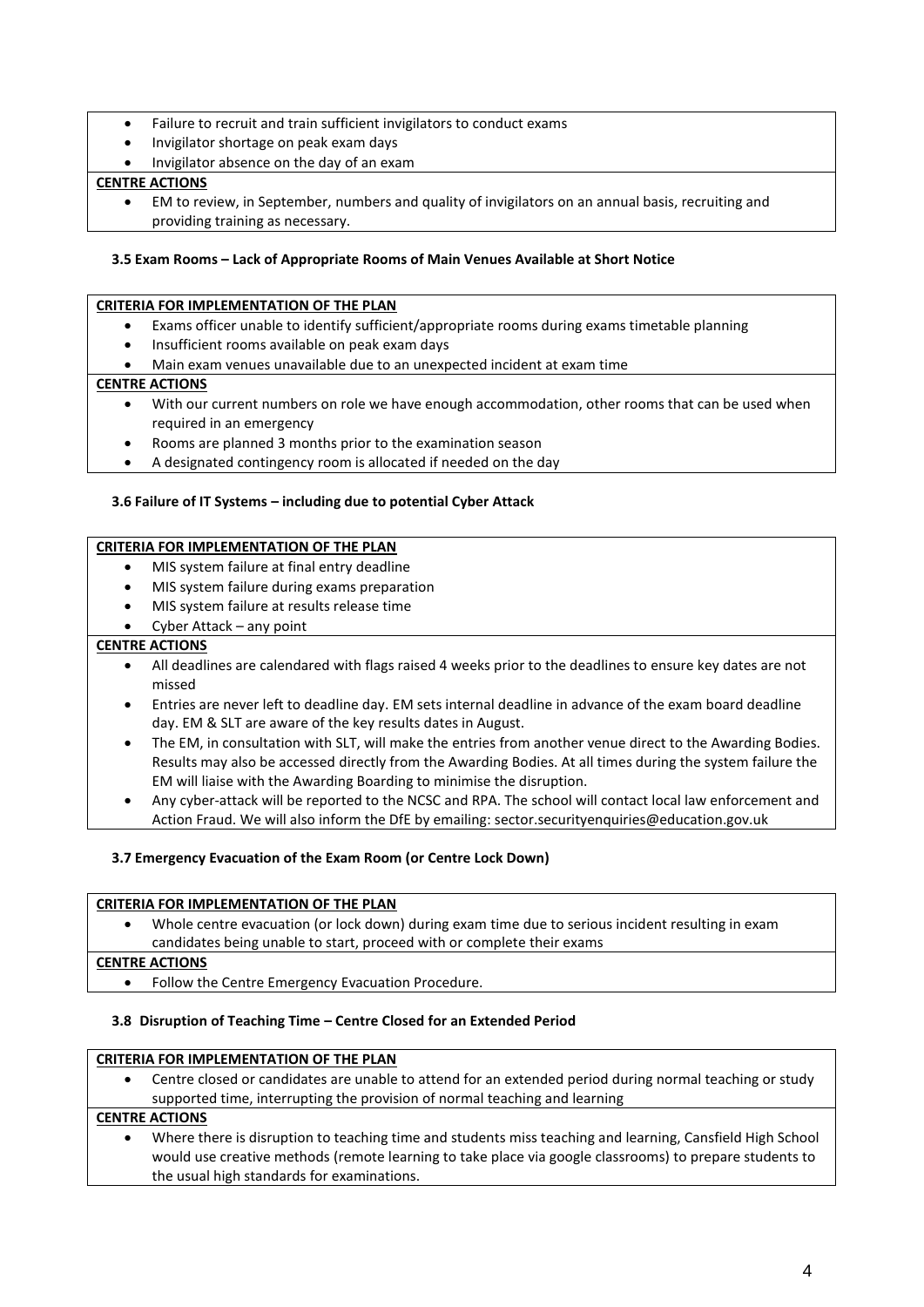- In the case of modular courses, Cansfield High School may advise candidates to sit examinations in an alternative series.
- Cansfield High School has in place plans to facilitate alternative methods of learning.

## **3.9 Candidates Unable to Take Examinations Because of a Crisis – Centre Remains Open**

# **CRITERIA FOR IMPLEMENTATION OF THE PLAN**

Candidates are unable to attend the examination centre to take examinations as normal

# **CENTRE ACTIONS**

- Advise Exam Boards of reason for crisis and obtain documentary proof
- Cansfield High School would seek advice from Exam Boards of procedure to seek alternative site for candidate affected

# **3.10 Centre Unable to Open as Normal During the Exams Period (including in the event of the centre being unavailable for examinations owing to an unforeseen emergency)**

#### **CRITERIA FOR IMPLEMENTATION OF THE PLAN**

 Centre unable to open as normal for scheduled examinations (including centre being unavailable for examinations owing to an unforeseen emergency)

#### **CENTRE ACTIONS**

 EM to liaise with Headteacher and Site Manager as to the suitability of the site. Advise Exam Boards where necessary and seek advice on alternate site and/or next steps

# **3.11 Disruption in the Distribution of Examination Papers**

#### **CRITERIA FOR IMPLEMENTATION OF THE PLAN**

Disruption to the distribution of examination papers to the centre in advance of examinations

#### **CENTRE ACTIONS**

- Exam boards always send papers at least a week in advance so Exams officer to keep checking centres log and inform Awarding Bodies if papers have not arrived
- Awarding organisations to provide Cansfield High School with electronic access to examination papers via a secure external network. Cansfield High School would need to ensure that copies are received, made and stored under secure conditions and should have plans in place to facilitate such an action. Awarding organisations would provide guidance on the conduct of examinations in such circumstances.
- As last resort, and in close collaboration with Cansfield High School and regulators, awarding organisations to consider scheduling of the examination on an alternative date)

# **3.12 Disruption to the Transportation of Completed Examination Scripts**

#### **CRITERIA FOR IMPLEMENTATION OF THE PLAN**

Delay in normal collection arrangements for completed examination scripts

#### **CENTRE ACTIONS**

- Where examinations are part of the national 'yellow label' service or where awarding organisations arrange collections, Cansfield High School would seek advice from awarding organisations and will not make their own arrangements for transportation unless told to do so by the awarding organisation.
- For any examinations where Cansfield High School make their own arrangements for transportation, Cansfield High School would investigate alternative dispatch options that comply with the requirements detailed in the JCQ Instructions for Conducting Examinations.
- Cansfield High School would ensure secure storage of completed examination papers until collection.

#### **3.13 Assessment Evidence is not Available to be Marked**

#### **CRITERIA FOR IMPLEMENTATION OF THE PLAN**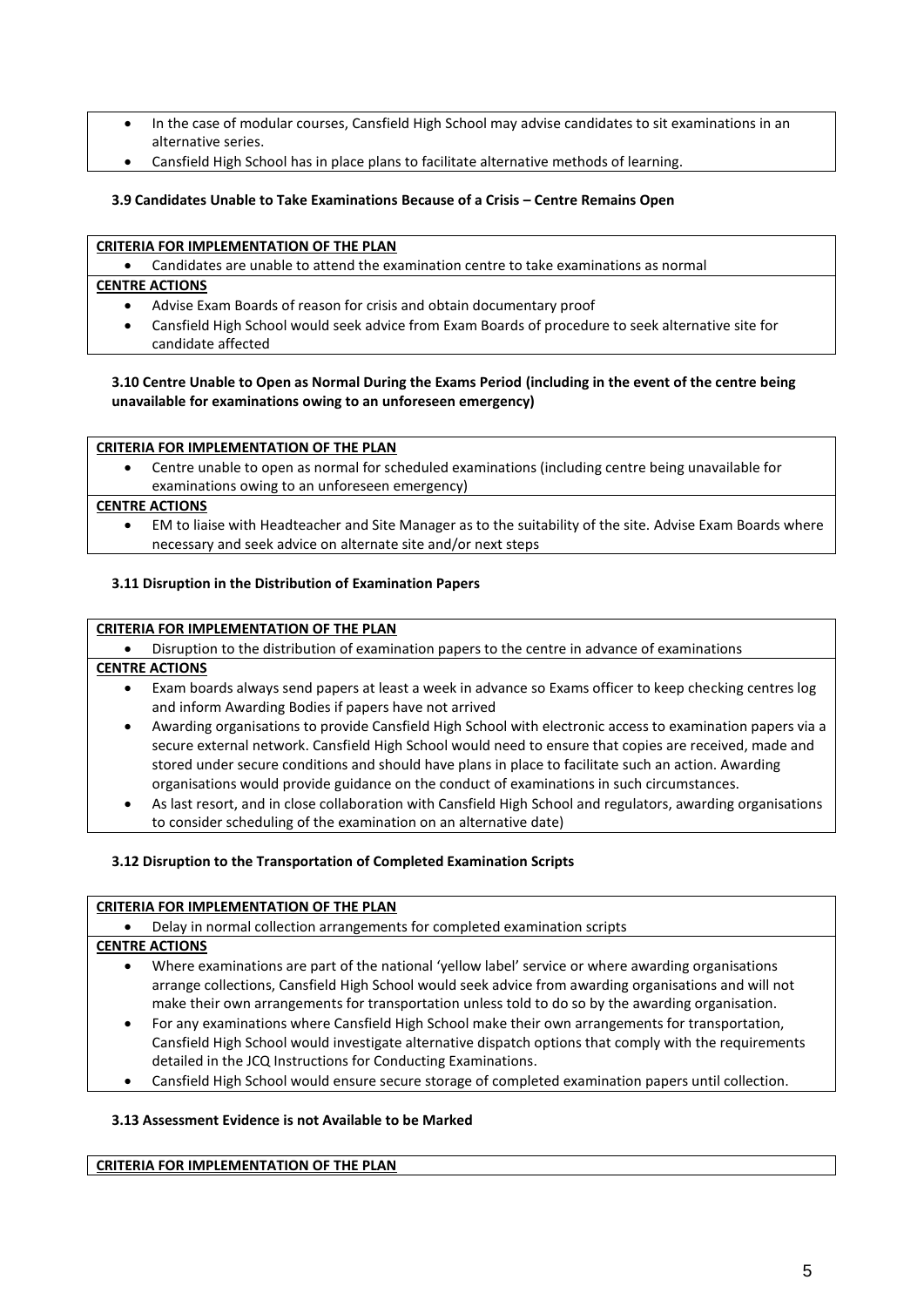Large scale damage to or destruction of completed examination scripts/assessment evidence before it can be marked

# **CENTRE ACTIONS**

- Provide full report to Exam Boards on the reasons for the damage/destruction
- Cansfield High School to contact awarding organisations to generate candidate marks for affected assessments based on other appropriate evidence of candidate achievement as defined by the awarding organisations
- Where marks cannot be generated by awarding organisations candidates may need to retake affected assessment in a subsequent assessment series

# **3.14 Centre Unable to Distribute Results as Normal or Facilitate Post Results Services (including in the event of the centre being unavailable on results day owing to an unforeseen emergency)**

# **CRITERIA FOR IMPLEMENTATION OF THE PLAN**

 Centre is unable to access or manage the distribution of results to candidates, or to facilitate post-results services

# **CENTRE ACTIONS**

- Make arrangements to access its results at an alternative site, in agreement with the relevant awarding organisation
- Make arrangements to coordinate access to post results services from an alternative site
- Share facilities with other centres if this is possible, in agreement with the relevant awarding organisation.
- Make arrangements to make post results requests at an alternative location
- Contact the relevant awarding organisation if electronic post results requests are not possible)

# **4. Further Guidance to Inform Procedures and Implement Contingency Planning**

## **4.1 OFQUAL**

What schools and colleges and other centres should do if exams or other assessments are seriously disrupted

# **1. Contingency planning**

You should prepare for possible disruption to exams and other assessments as part of your emergency planning and make sure your staff are aware of these plans.

When drafting contingency plans, you should consider the following guidance…

#### **2. Disruption to assessments or exams**

In the absence of any instruction from the relevant awarding organisation, you should make sure that any exam or timetabled assessment takes place if it is possible to hold it. This may mean relocating to alternative premises. You should discuss alternative arrangements with your awarding organisation if:

- the exam or assessment cannot take place
- a student misses an exam or loses their assessment due to an emergency, or other event, outside of the student's control

#### **3. Steps you should take**

#### **3.1 Exam planning**

Review contingency plans well in advance of each exam or assessment series. Consider how, if the contingency plan is invoked, you will comply with the awarding organisation's requirements.

#### **3.2 In the event of disruption**

- 1. Contact the relevant awarding organisation and follow its instructions.
- 2. Take advice, or follow instructions, from relevant local or national agencies in deciding whether your centre is able to open.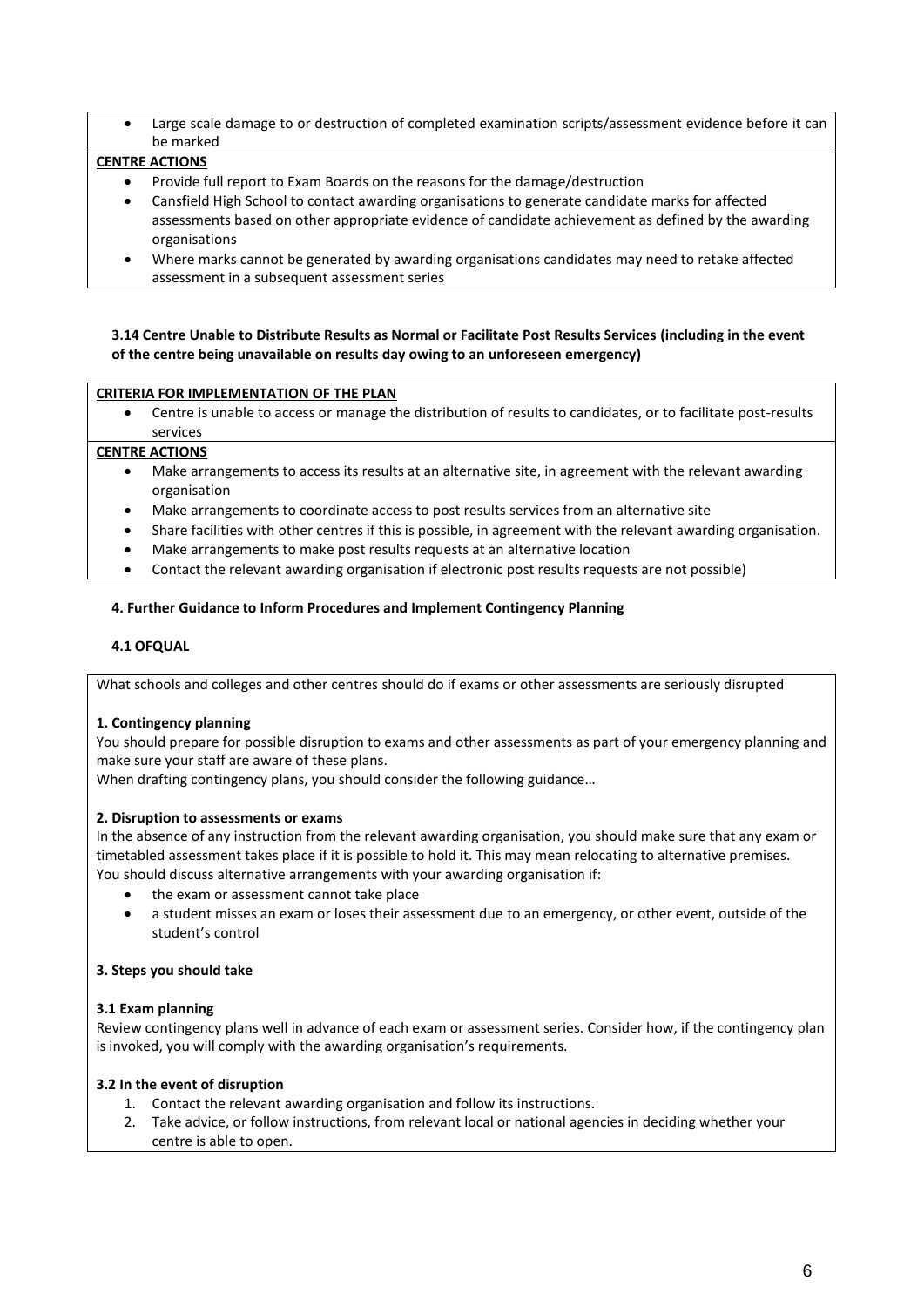- 3. Identify whether the exam or timetabled assessment can be sat at an alternative venue, in agreement with the relevant awarding organisation, ensuring the secure transportation of questions papers or assessment materials to the alternative venue.
- 4. Where accommodation is limited, prioritise students whose progression will be severely delayed if they do not take their exam or timetabled assessment when planned.
- 5. In the event of an evacuation during an examination please refer to JCQ's Centre Emergency Evacuation Procedure.
- 6. Communicate with parents, carers and students any changes to the exam or assessment timetable or to the venue.
- 7. Communicate with any external assessors or relevant third parties regarding any changes to the exam or assessment timetable.

# **3.3 After the exam**

- 1. Consider whether any students' ability to take the assessment or demonstrate their level of attainment has been materially affected and, if so, apply for special consideration.
- 2. Advise students, where appropriate, of the opportunities to take their exam or assessment at a later date.
- 3. Ensure that scripts are stored under secure conditions.
- 4. Return scripts to awarding organisations in line with their instructions. Never make alternative arrangements for the transportation of completed exam scripts, unless told to do so by the awarding organisation.

# **4. Steps the awarding organisation should take**

# **4.1 Exam planning**

Establish and maintain, and at all times comply with, an up-to-date, written contingency plan. Ensure that the arrangements in place with centres and other third parties enable them to deliver and award qualifications in accordance with their conditions of recognition.

# **4.2 In the event of disruption**

- 1. Take all reasonable steps to mitigate any adverse effect, in relation to their qualifications, arising from any disruption.
- 2. Provide effective guidance to any of their centres delivering qualifications.
- 3. Ensure that where an assessment must be completed under specified conditions, students complete the assessment under those conditions (other than where any reasonable adjustments or special considerations require alternative conditions).
- 4. Promptly notify the relevant regulators about any event which could have an adverse effect on students, standards or public confidence.
- 5. Coordinate its communications with the relevant regulators where the disruption has an impact on multiple centres or a wide range of learners.

# **4.3 After the exam**

Consider any requests for special consideration for affected students. For example, those who may have lost their internally assessed work or whose performance in assessments or exams could have been affected by the disruption.

# **5. If any students miss an exam or are disadvantaged by the disruption**

If some of the students have been adversely affected by the disruption, you should ask the awarding organisation about applying for special consideration. Decisions about special consideration, when it is or is not appropriate, is for each awarding organisation to make. Their decisions might be different for different qualifications and for different subjects.

See also:

- JCQ's guidance on special considerations
- FAB's guidance on special considerations

# **6. Wider communications**

The regulators[, Ofqual](https://www.gov.uk/ofqual) in England, will share timely and accurate information, as required, with awarding organisations, government departments and other stakeholders. The Department for Education in England will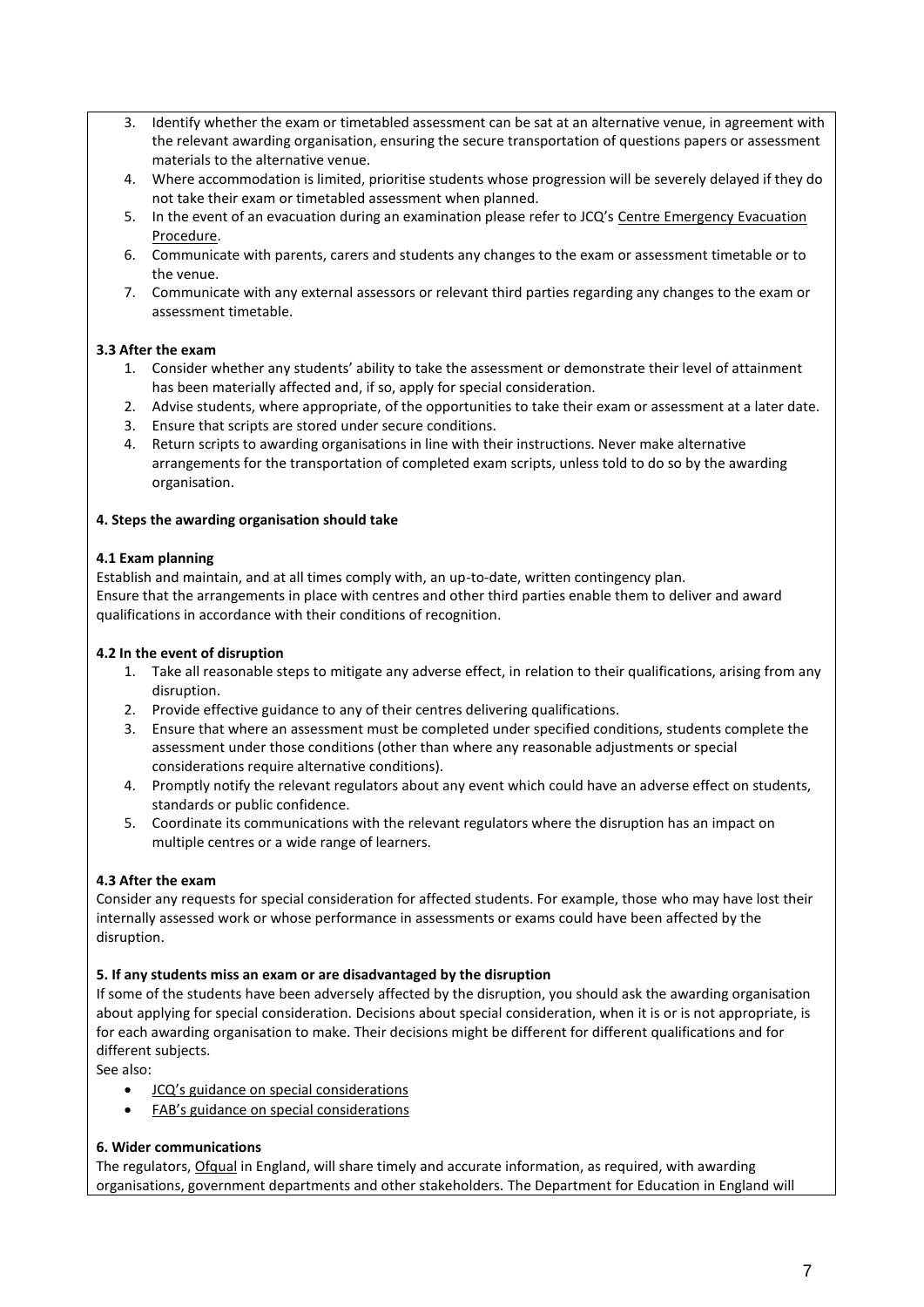inform the relevant government ministers as soon as it becomes apparent that there will be significant local or national disruption; and ensure that they are kept updated until the matter is resolved. Awarding organisations will alert the Universities and Colleges Admissions Service (UCAS) and the Central Applications Office (CAO) about any impact of the disruption on their deadlines and liaise regarding student progression to further and higher education. Awarding organisations will alert relevant professional bodies or employer groups if the impact of disruption particularly affects them.

#### **7. Widespread national disruption**

In the event of widespread sustained national disruption, the government departments will communicate with regulators, awarding organisations and centres prior to a public announcement. Regulators will provide advice to government departments on implications for exam timetables.

Ofqual guidance extract above taken directly from the Exam system contingency plan: England, Wales and Northern Ireland - **What schools and colleges and other centres should do if exams or other assessments are seriously disrupted** (updated 30 September 2021[\) https://www.gov.uk/government/publications/exam-system-contingency-plan-england-wales-and-northern](https://www.gov.uk/government/publications/exam-system-contingency-plan-england-wales-and-northern-ireland/what-schools-and-colleges-should-do-if-exams-or-other-assessments-are-seriously-disrupted)[ireland/what-schools-and-colleges-should-do-if-exams-or-other-assessments-are-seriously-disrupted](https://www.gov.uk/government/publications/exam-system-contingency-plan-england-wales-and-northern-ireland/what-schools-and-colleges-should-do-if-exams-or-other-assessments-are-seriously-disrupted)

# **4.2 JCQ**

15.1 The qualification regulators, awarding bodies and government departments responsible for education have prepared and agreed information for schools and colleges in the event of examinations being seriously disrupted. This jointly agreed information will ensure consistency of response in the event of major disruption to the examinations system affecting significant numbers of candidates.

Further information may be found at: [https://www.gov.uk/government/publications/exam-system-contingency](https://www.gov.uk/government/publications/exam-system-contingency-plan-england-wales-and-northern-ireland/what-schools-and-colleges-should-do-if-exams-or-other-assessments-are-seriously-disrupted)[plan-england-wales-and-northern-ireland/what-schools-and-colleges-should-do-if-exams-or-other-assessments](https://www.gov.uk/government/publications/exam-system-contingency-plan-england-wales-and-northern-ireland/what-schools-and-colleges-should-do-if-exams-or-other-assessments-are-seriously-disrupted)[are-seriously-disrupted](https://www.gov.uk/government/publications/exam-system-contingency-plan-england-wales-and-northern-ireland/what-schools-and-colleges-should-do-if-exams-or-other-assessments-are-seriously-disrupted)

15.2 In addition, awarding bodies have their own well-established contingency plans in place to respond to disruptions. It is important that exams officers who are facing disruption liaise directly with the relevant awarding body/bodies.

15.3 Centres should prepare plans for any disruption to examinations as part of their general emergency planning. It is important to ensure that relevant centre staff are familiar with the plan. Consideration should be given as to how these arrangements will be communicated to candidates, parents and staff should disruption to examinations occur.

15.4 In the event that the head of centre decides the centre cannot be opened for scheduled examinations, the relevant awarding body must be informed as soon as possible. Awarding bodies will be able to offer advice regarding the alternative arrangements for conducting examinations that may be available and the options for candidates who have not been able to take scheduled examinations.

15.5 The awarding bodies will designate a 'contingency day' for examinations, summer 2022. This is consistent with the qualification regulators' document *Exam system contingency plan: England, Wales and Northern Ireland*: <https://www.gov.uk/government/publications/exam-system-contingency-plan-england-wales-and-northern-ireland>

The designation of a 'contingency day' within the common examination timetable is in the event of national or significant local disruption to examinations. It is part of the awarding bodies' standard contingency planning for examinations. **The designated 'contingency day' is 29th June 2022.**

In the event of national disruption to a day of examinations in summer 2022, the awarding bodies will liaise with the qualification regulators and government departments to agree the most appropriate option for managing the impact. As a last resort the affected examinations will be rescheduled. Although every effort would be taken to keep the impact to a minimum, it is possible that there could be more than one timetable date affected following the disruption, up to and including the contingency day. Centres will be alerted if it is agreed to reschedule the examinations and the affected candidates will be expected to make themselves available in such circumstances. The decision regarding the rescheduling of examinations will always rest with the awarding body. The centre must conduct the examination on the scheduled date unless instructed to do otherwise by the awarding body.

Where candidates choose not to be available for the rescheduled examination(s) for reasons other than those traditionally covered by special consideration, they will not be eligible for enhanced grading arrangements. Centres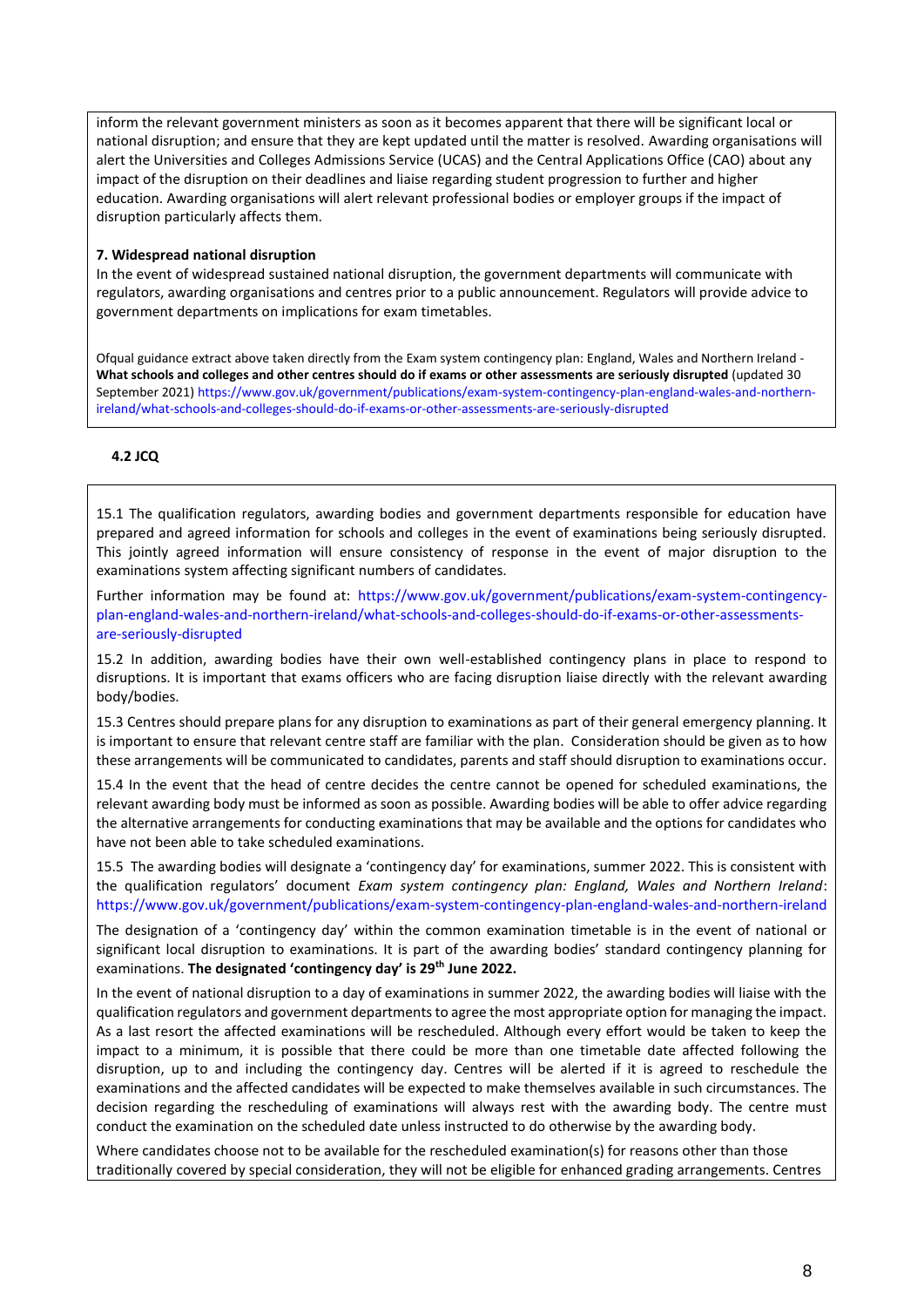must therefore ensure candidates and parents are aware of this contingency arrangement so that they may take it into account when making their plans for the summer. However, the awarding bodies will not insist upon candidates being available throughout the entire timetable period as a matter of course.

(JCQ guidance above taken directly from **Instructions for Conducting Examination**s 2021-2022 [http://www.jcq.org.uk/exams-office/ice---instructions-for-conducting-examinations,](http://www.jcq.org.uk/exams-office/ice---instructions-for-conducting-examinations) section 15, Contingency planning)

JCQ Joint Contingency Pla[n www.jcq.org.uk/exams-office/other-documents](http://www.jcq.org.uk/exams-office/other-documents)

[https://www.gov.uk/government/publications/exam-system-contingency-plan-england-wales-and-northern](https://www.gov.uk/government/publications/exam-system-contingency-plan-england-wales-and-northern-ireland/what-schools-and-colleges-should-do-if-exams-or-other-assessments-are-seriously-disrupted)[ireland/what-schools-and-colleges-should-do-if-exams-or-other-assessments-are-seriously-disrupted\)](https://www.gov.uk/government/publications/exam-system-contingency-plan-england-wales-and-northern-ireland/what-schools-and-colleges-should-do-if-exams-or-other-assessments-are-seriously-disrupted)

This Notice is based on guidance provided within the JCQ Joint Contingency Plan, which is available from the JCQ website: **[www.jcq.org.uk/exams-office/other-documents/jcq-joint-contingency-plan](https://www.jcq.org.uk/exams-office/other-documents/jcq-joint-contingency-plan)**

In the event of widespread disruption to the examination system, all centres **must** have contingency plans in place. There are three main categories of disruption, which are outlined below.

# **Candidates at risk of being unable to take examinations – centres remain open**

Centres' contingency plans should focus on options that enable candidates to take their examinations. As part of these preparations, centres should take into account the guidance provided in the JCQ publication Instructions for conducting examinations: http://www.jcq.org.uk/exams-office/ice---instructions-for- conducting-examinations

- consider moving the starting times of the examination for all candidates (see **section 6.2** of the JCQ publication Instructions for conducting examinations)
- being aware of the rules for very late arrivals (see **section 21** of the JCQ publication Instructions for conducting examinations).

Wherever possible, it is always in the best interest for candidates to sit the examination. However, if candidates who are unable to sit the examination meet the criteria, special consideration through absence for acceptable reasons is an option (see **Chapter 4** of the JCQ publication A guide to the special consideration process: https://www.jcq.org.uk/exams-office/access-arrangements-and-special- consideration/regulations-and-guidance

Please do not hesitate to call the relevant awarding body if you require additional support or guidance in the event of disruption to examinations.

#### **Centres at risk of being unable to open as normal during the examination period**

As above, centres' contingency plans must focus on enabling candidates to take their examinations if the centre is at risk of being unable to open as normal.

The responsibility for deciding whether it is safe for a centre to open lies with the head of centre who is responsible for taking advice or following instructions from relevant local or national agencies.

Information on what centres should do if examinations or other assessments are seriously disrupted can be found in the three country regulators' exam system contingency plan:

# **[www.gov.uk/government/publications/exam-system-contingency-plan-england-wales-and-northern](https://www.gov.uk/government/publications/exam-system-contingency-plan-england-wales-and-northern-ireland/what-schools-and-colleges-should-do-if-exams-or-other-assessments-are-seriously-disrupted)  [ireland/what-schools-and-colleges-should-do-if-exams-or-other-assessments-are-seriously-disrupted](https://www.gov.uk/government/publications/exam-system-contingency-plan-england-wales-and-northern-ireland/what-schools-and-colleges-should-do-if-exams-or-other-assessments-are-seriously-disrupted)**

Special consideration through absence for acceptable reasons is also available as an option if all other avenues have been exhausted and candidates meet the relevant criteria.

Please do not hesitate to call the relevant awarding body if you require additional support or guidance in the event of disruption to your examinations.

# **Disruption to transporting completed examination scripts**

If there is a delay in normal collection arrangements for completed examination scripts:

- where examinations are part of the national 'yellow label' service or where awarding bodies arrange collections, centres should **contact the relevant awarding bodies** for advice and instructions.
- for examinations where centres make their own collection arrangements, they should **investigate alternative options** that comply with the JCQ publication Instructions for conducting examinations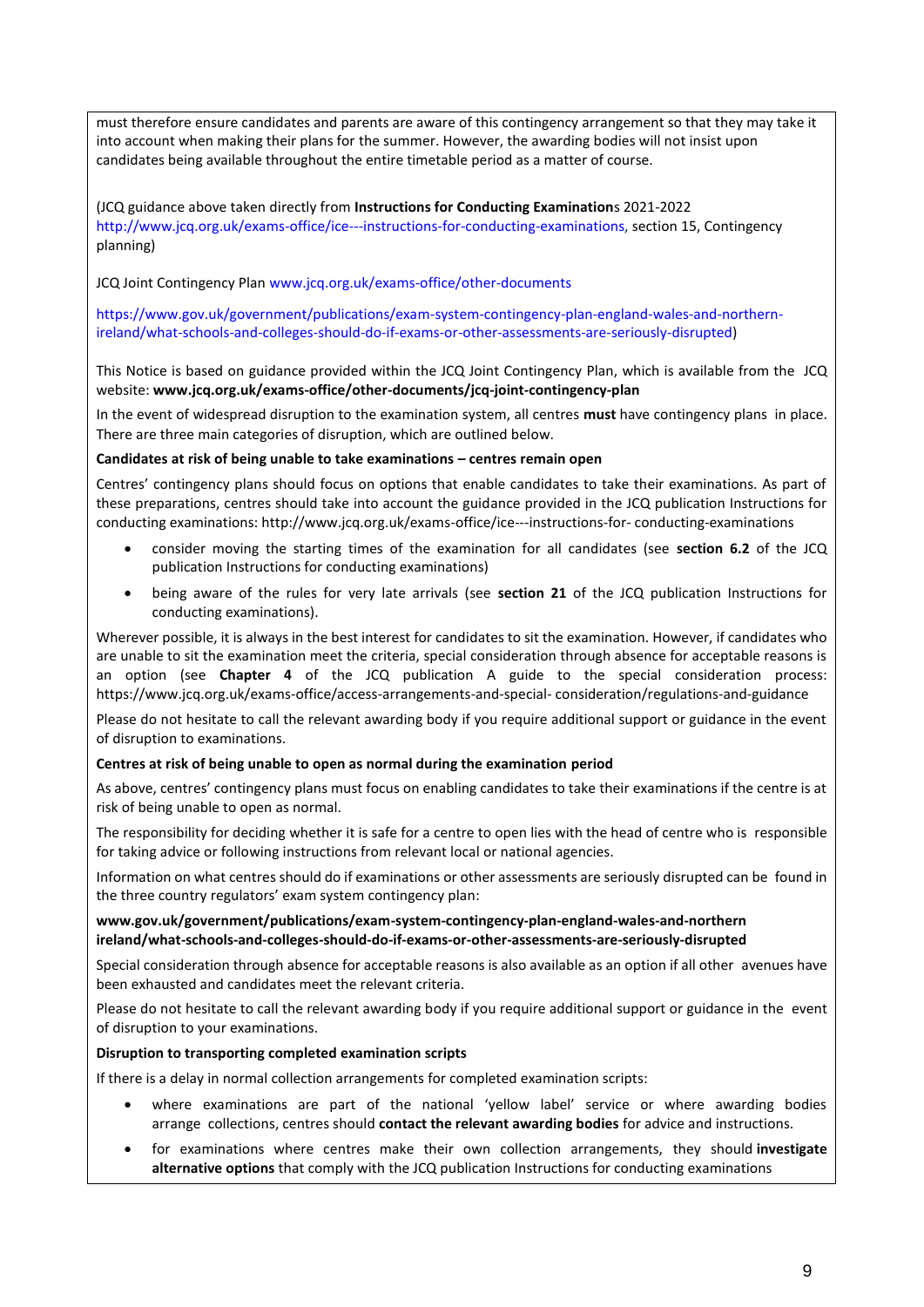completed scripts **must** be stored securely until they are collected.

#### **Summary of centre and awarding body responsibilities**

Examination centres are responsible for:

- preparing plans for any disruption to examinations as part of centres' general emergency planning deciding whether the centre can open for examinations as scheduled and informing relevant awarding bodies if the centre is unable to open
- exploring the opportunities for alternative arrangements if the centre cannot open for examinations and agreeing such arrangements with the awarding bodies
- judging whether candidates meet the requirements for special consideration because of any disruption and submitting these requests to the relevant awarding bodies
- assessing their circumstances and liaising with awarding bodies in the event of disruption to the transportation of papers.

Awarding bodies are responsible for:

- ensuring centres receive examination materials for scheduled examinations
- advising centres on possible alternative examination arrangements and declining/approving proposals for alternative examination arrangements
- evaluating and declining/approving requests for special consideration.

#### **Contacting the awarding bodies**

In all cases, if there are any concerns, please contact the relevant awarding body for advice:

**AQA**

08001977162 **[EMs@aqa.org.uk](mailto:eos@aqa.org.uk)**

**CCEA**

02890261212,02890261293,02890261425 **[centresupport@ccea.org.uk](mailto:centresupport@ccea.org.uk)**

**OCR**

01223553998 **[support@ocr.org.uk](mailto:support@ocr.org.uk)**

**Pearson**

0344 463 2535

**WJEC**

02920265077

**[exams@wjec.co.uk](mailto:exams@wjec.co.uk)**

(JCQ guidance above taken directly from the notice - **Preparing for disruption to examinations** effective from 11 October 2021 [www.jcq.org.uk/preparing-for-disruption-to-examinations/\)](http://www.jcq.org.uk/preparing-for-disruption-to-examinations/)

General Regulations for Approved Centres [www.jcq.org.uk/exams-office/general-regulations](http://www.jcq.org.uk/exams-office/general-regulations)

Guidance notes on alternative site arrangements [www.jcq.org.uk/exams-office/online-forms](http://www.jcq.org.uk/exams-office/online-forms)

Guidance notes for transferred candidates [www.jcq.org.uk/exams-office/online-forms](http://www.jcq.org.uk/exams-office/online-forms)

Instructions for Conducting Examination[s www.jcq.org.uk/exams-office/ice---instructions-for-conducting](http://www.jcq.org.uk/exams-office/ice---instructions-for-conducting-examinations)[examinations](http://www.jcq.org.uk/exams-office/ice---instructions-for-conducting-examinations) 

A guide to the special consideration process [www.jcq.org.uk/exams-office/access-arrangements-and-special](http://www.jcq.org.uk/exams-office/access-arrangements-and-special-consideration/regulations-and-guidance)[consideration/regulations-and-guidance](http://www.jcq.org.uk/exams-office/access-arrangements-and-special-consideration/regulations-and-guidance)